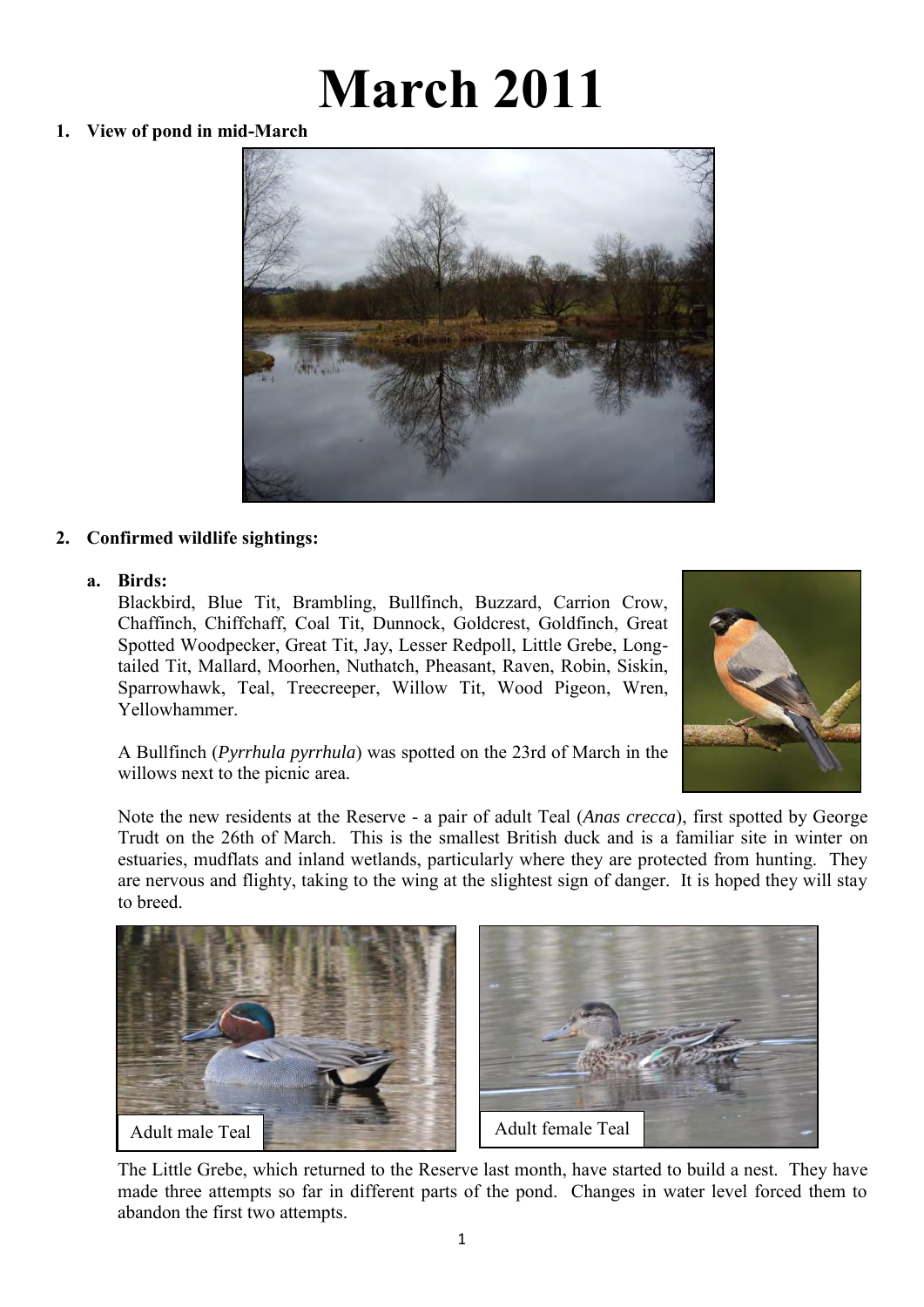Another visitor to the pond, for about 10 days in mid-March, was a Black East Indian Duck. This was not a wild duck but one which sought a change from its normal home at Eskrigg Farm.



## **b. Mammals:**



This month Roe deer were quite often seen in various parts of the woods. At least two hinds are heavily pregnant and due to fawn shortly.

Occasionally the deer can be seen at the Reserve when they come to the burn to drink or to the duck feeder for an easy snack. This deer was captured on camera by George Trudt on the 31st of March.

Both Wood Mice and Bank Voles have been seen from the windows of the Centre, although, as yet, some people are not sure of the difference between the two.

 The stoat continues to put in the occasional appearance, patrolling the field boundary and hunting through the Reserve.

## **c. Amphibians:**

The frogs and toads started to arrive at the pond to breed on March 17th. There were several hundred toads and rather fewer frogs. They tended to travel under cover of darkness – 57 toads were seen walking along the path into the reserve at 8.00 pm on March 21st. Having spawned, they had almost all returned to the woods by the 28th. The toads varied greatly in size and colour.



## **d. Ladybirds:**



Visitors to the Reserve are asked to keep an eye out for the different species of ladybird, butterfly and moth and to enter details on the sightings board in the Centre.

Information about these insects is available in the Centre.

#### **e. Plants:**

Bluebells (or 'Wild Hyacinths') are normally found growing in wooded areas throughout the U.K. We are lucky enough to have a few patches of bluebells within the Reserve. In early spring the bluebell bulbs push up shiny narrow leaves through the leaf litter on the woodland floor. In this way they can make good use of all the available light to build up their food reserves, before the trees above them become covered with leaves and block out the sun. When the bluebells start flowering in April, many insects are just starting to become active and can take advantage of this abundant source of nectar.

Unfortunately, some well-meaning person has planted some hyacinth bulbs that are not native (possibly Spanish in origin) and these could hybridize with the native variety. The 'foreign' plants will be removed as soon as they can be distinguished from the real thing. Anyone wishing to contribute plants to the reserve should consult the Reserve Manager first.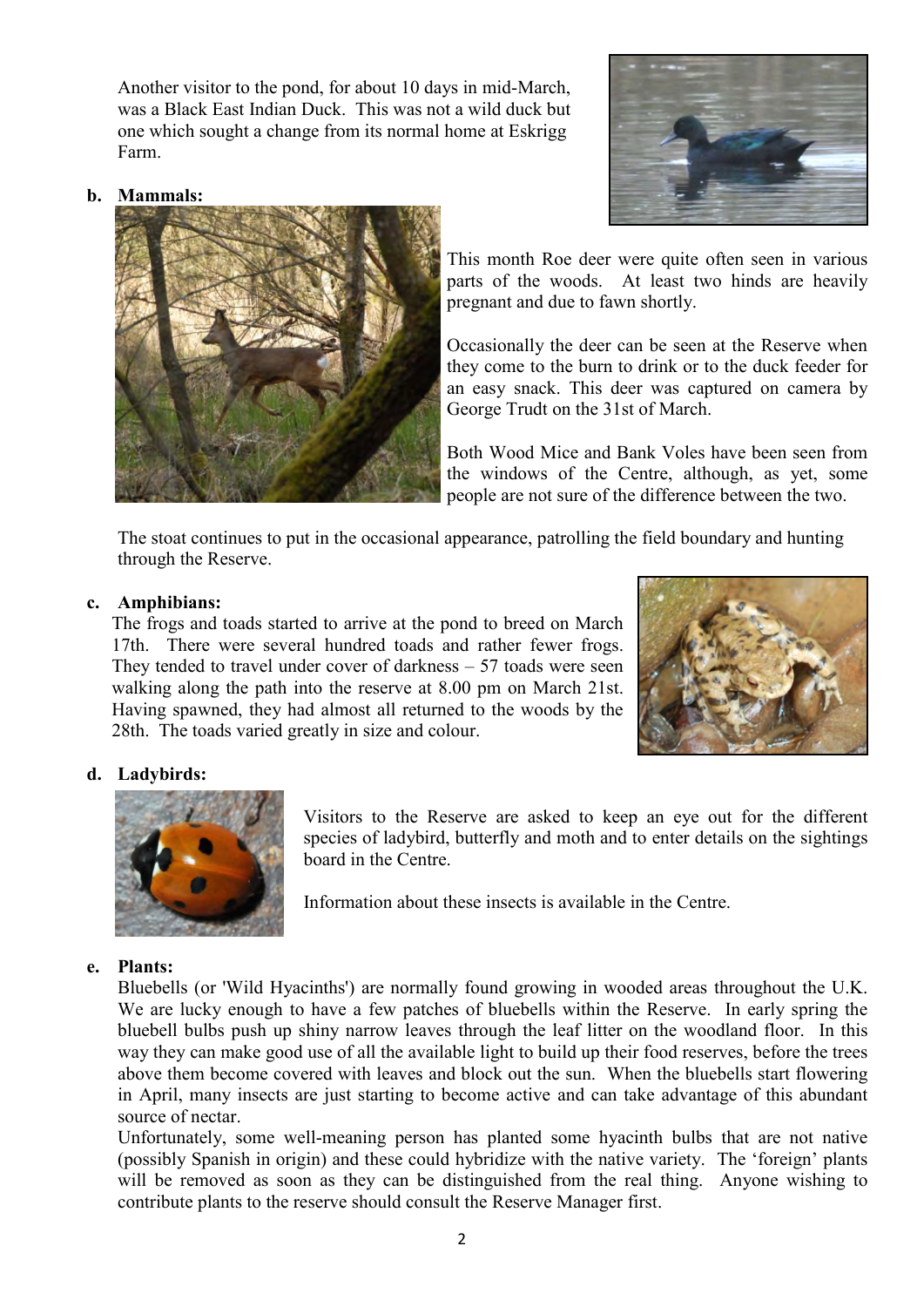# **3. Visitor Records:**

| Month    | <b>Total number</b><br>of Visitors | <b>Daily Average</b><br><b>Visitors</b> |
|----------|------------------------------------|-----------------------------------------|
| December | 1251                               | 40                                      |
| January  | 1472                               | 47                                      |
| February | 1603                               | 57                                      |
| March    | 1866                               |                                         |



# **4. Weather Records:**

#### **a. Air temperature**

| Month    | <b>Maximum</b> | <b>Minimum</b> | Average |
|----------|----------------|----------------|---------|
| November | 5.4            | -87            | $-13$   |
| December | 23             | $-17.6$        | -6.5    |
| January  | 5.4            | $-9.2$         | $-1.5$  |
| February | 77             | -44            | 17      |
| March    |                |                | 26      |



Nature Reserve Rainfall March 2011 Monthly Total 71.9 mm

01/03/2011 08/03/2011 15/03/2011 22/03/2011



| Month    | Rainfall (mm) |
|----------|---------------|
| November | 57            |
| December | 29.7          |
| January  | 108.8         |
| February | 189.6         |
| March    | 719           |

# **5. Monitoring Red Squirrel Feeding Behaviour**

# **Graph 1 – Total number of visits made to the feeder each hour of the day during March.**

There are now two distinct peaks of feeding activity, compared to three in February. The first between 8.00 and 9.00am and the second between 4.00 and 5.00pm.

The squirrels are making use of the longer days by starting to feed earlier and finishing feeding later than in February.



29/03/2011

30

Daily Rainfall (mm)